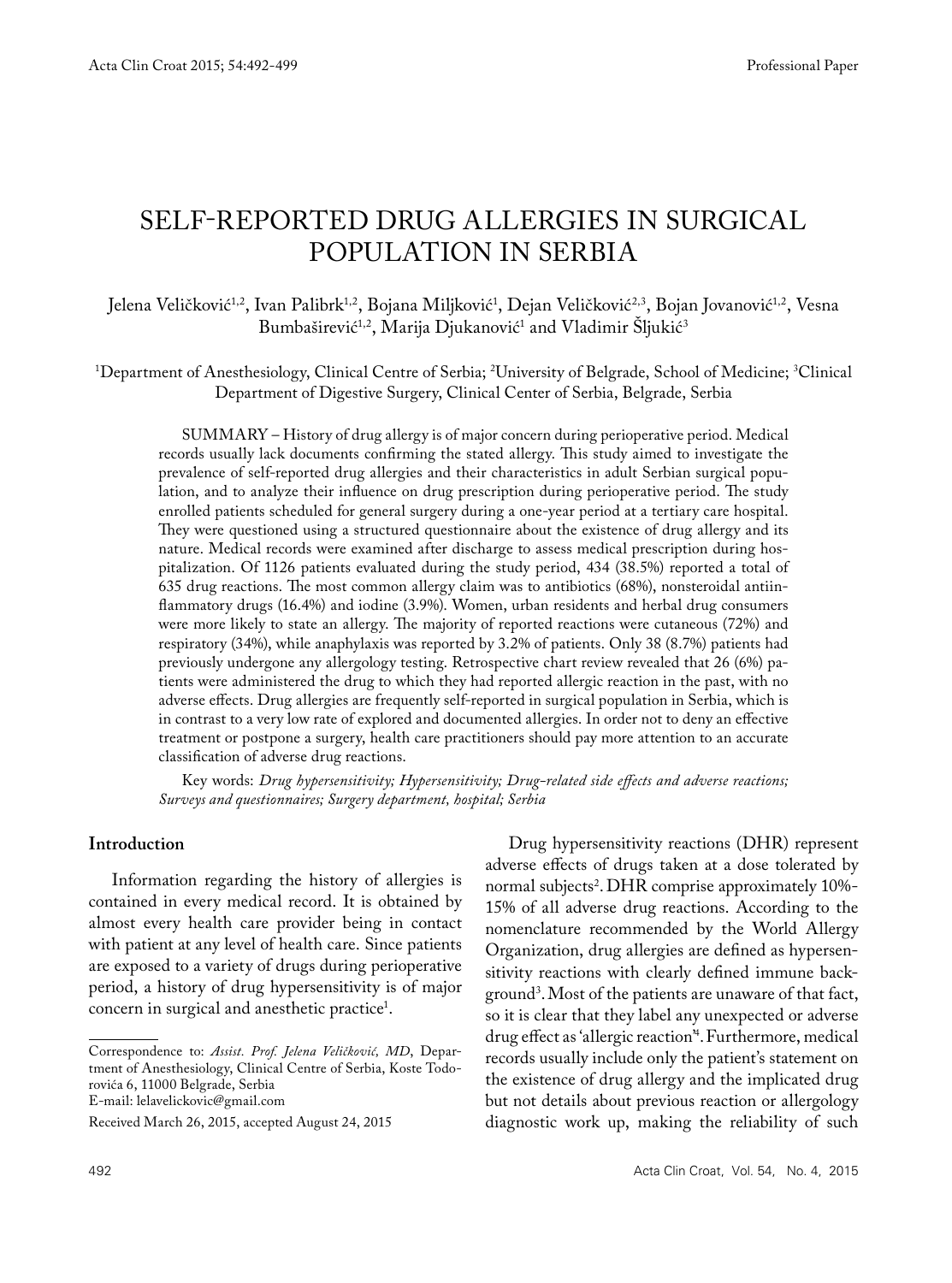data questionable. Literature data reveal that both under-reporting and over-diagnosis of DHR (due to inappropriate use of the term 'allergy') are present in clinical practice, which might have consequences on treatment choices and influence the quality of care<sup>5,6</sup>. Low rate of reporting of adverse drug reactions to pharmacovigilance agencies makes the problem even more difficult to control<sup>7,8</sup>.

The aim of our survey was to assess the prevalence of self-reported drug allergies in adult surgical population in Serbia, to explore their characteristics and investigate to what degree they influence drug prescription during perioperative period.

#### **Materials and Methods**

The survey was conducted during a one-year period (from April 2011 till March 2012) at the Department of Anesthesiology, Clinical Center of Serbia, Belgrade. It enrolled consecutive adult patients scheduled for elective general surgery. Patients were questioned by their anesthetists during routine pre-anesthetic visit whether they had any allergy to report. Anesthetists had to complete a formatted questionnaire based on the European Network of Drug Allergy (ENDA) questionnaire adapted to perioperative needs and Serbian population (Fig. 1)<sup>9</sup>. The questionnaire contained questions about the nature of previous allergic reactions, previous diagnostic work-up, and also recorded patient demographic and clinical data. An average time for completion of the questionnaire was 5 to 10 minutes. Medical records were examined afterwards to see whether the drugs prescribed conflicted with those self-reported as allergies. The term 'allergy' was used deliberately instead of 'hypersensitivity' since it is understandable and used by most patients.

Database was created and statistical analyses were performed using the SPSS software version 17.0. The level of statistical significance was set at p<0.05. For descriptive analysis data were expressed as proportions with their 95% confidence interval (CI) or means ± standard deviations. Logistic regression analysis was carried out to determine risk factors for allergy self-reporting.

### **Results**

During the study period, a total of 1126 patients, 627 (55.7%) men and 499 (44.3%) women, age range 19-83 (mean 58.9±15.5) years were evaluated. The majority of patients were residents of urban areas (n=977; 86.8%) whereas 149 (13.2%) were from rural areas. Comorbidities were reported by 885 (78.6%) patients and 663 (58.8%) of them were treated with chronic therapy. In addition, 368 (32.7%) patients reported regular use of various herbal medications or dietary supplements, while 75 (6.7%) patients were diagnosed with a defined allergic disease (such as asthma, allergic rhinitis, chronic urticaria, etc.).

We found that 434 (38.5%) patients considered themselves allergic to at least one drug and they reported a total of 635 reactions. The most frequently implicated drugs were antibiotics, being responsible for 68% of the reported adverse events. Penicillins were involved in 302 (47.6%) reactions and they were by far the most commonly addressed allergens. Other antibiotics to which allergic reactions were frequently reported were sulfonamides (14.3%), cephalosporins (12.9%), macrolides (5.0%), tetracyclines (1.9%), and others (such as vancomycin or quinolones, 2.4%). Regarding other drugs designated as responsible for allergic reaction, nonsteroidal antiinflammatory drugs (NSAIDs) were involved in 104 (16.4%) reactions, iodine in 25 (3.9%), contrast medium in 13 (2.1%), angiotensin-converting enzyme (ACE) inhibitors in 7 (1.1%), atropine in 4 (0.7%), calcium antagonists in 5 (0.8%), local anesthetics in 2 (0.3%), and latex in 3 (0.5%) reactions. Two patients reported allergic reaction to an undetermined anesthetic and it was not possible to identify whether the implicated event was to an intravenous anesthetic, muscle relaxant, an opioid, or some other drug (Fig. 2). These patients were referred for preoperative allergology testing (skinprick tests), which revealed no allergy to the tested battery of agents for use during general anesthesia and perioperative period.

Logistic regression analysis revealed that women (OR=4.3, 95%CI=2.8-6.2), patients from urban areas (OR=1.8, 95%CI=1.3-2.9) and those regularly taking

*Table 1. Predictors of self-reported drug allergy*

| Patient characteristic             | $OR (95\% CI)$ |
|------------------------------------|----------------|
| Women                              | $4.3(2.8-6.2)$ |
| Patients from urban area           | $1.8(1.3-2.9)$ |
| Patients taking herbal medications | $3.2(2.6-4.9)$ |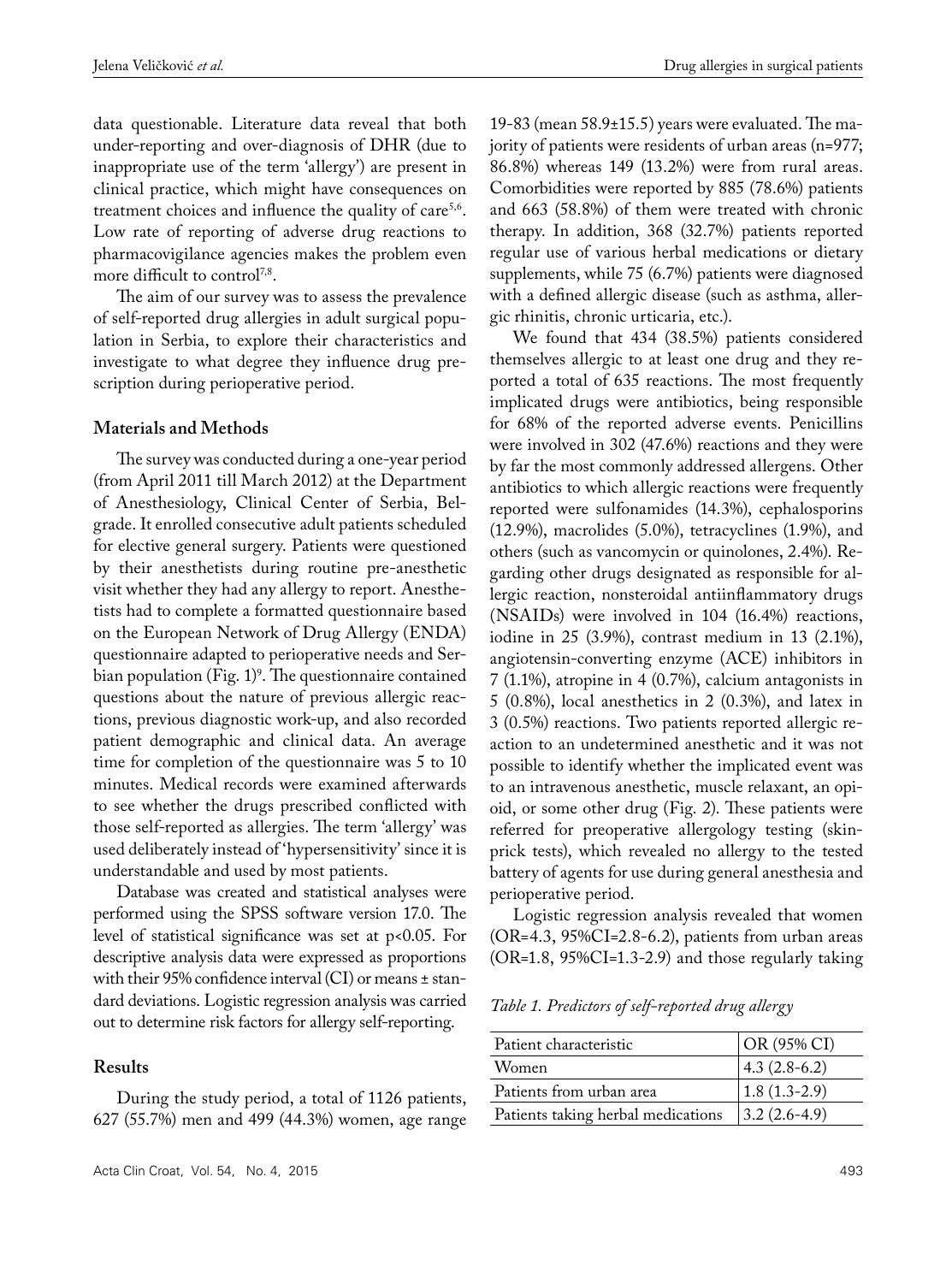herbal drugs (OR=3.2, 95%CI=2.6-4.9) were significantly more likely to claim a drug allergy (Table 1).

The most common clinical manifestations recalled by patients were cutaneous (72%), respiratory (34%), cardiovascular (18%) and gastrointestinal (11%), all of them being rather mild than severe. Anyway, 36 (3.2%) patients reported previous anaphylactic reaction with various presentations (Table 2).

Out of 635 self-reported allergic reactions, 80 (12.6%) occurred during the past year, 58 (9.1%) during the past 10 years, 208 (32.7%) reactions occurred 10-20 years before, while in the majority of cases (n=289; 45.5%) the claimed allergic reaction had occurred more than 20 years before.

Oral administration of drug preceded self-reported allergic reaction in 152 (23.9%) cases, while 483 (76.1%) reactions followed the parenteral route of drug administration. According to the patients' answers, 432 (68.0%) reactions occurred at a healthcare institution, whereas 203 (32.0%) took place at home, usually after oral administration of the drug.

Almost 98% of study subjects (425/434) had completely avoided the suspected agent thereafter. Only 38 of 434 (8.7%) patients with self-reported drug allergy underwent further allergology investigation and in 18 (4.1%) it was requested by the anesthetist prior to surgery. In 12 patients, the reported allergy was confirmed by allergology testing.

| Severity grade                                 | Clinical manifestation       | n(%)       |
|------------------------------------------------|------------------------------|------------|
| Mild                                           | Itching on the skin          | 287 (45.2) |
|                                                | Skin rash, urticaria         | 231 (36.4) |
| (skin and/or subcutaneous                      | Erythema                     | 140 (22.1) |
| tissue only)                                   | Angioedema                   | 76(12.0)   |
|                                                | Sneezing or nose secretion   | 76(12.0)   |
| Moderate                                       | Itching or secretion of eyes | 64(10.1)   |
|                                                | Throat tightness             | 95(15.0)   |
| (respiratory, cardiovascular                   | Dyspnea                      | 64(10.1)   |
| or gastrointestinal                            | Cough                        | 10(1.6)    |
| involvement)                                   | Wheezing                     | 52(8.2)    |
|                                                | Nausea, vomiting             | 70(11.0)   |
| Severe                                         | Hypotension                  | 38(6.0)    |
|                                                | Tachycardia                  | 53 $(8.3)$ |
|                                                | Loss of consciousness        | 21(3.3)    |
| (hypoxia, hypotension,<br>neurologic symptoms) | Cyanosis                     | 16(2.5)    |
|                                                | Collapse                     | 29(4.6)    |

Questionnaire analysis showed that in 42.5% (270/635) of cases, anesthesiologists judged the reported drug allergy to be certain or probable, which was based on the responses about previous diagnostic work-up or reported symptoms highly suggestive of an allergy. The remaining self-reported allergies were associated with lower probability (possible, doubtful, unrelated) of a true allergic reaction as estimated by the attending anesthesiologist. The self-reported history of allergy was noted in the official anesthesia chart, irrespective of this estimation.

Medical records after patient discharge revealed that 26 (6.0%) patients were administered a drug to which they claimed to be allergic during their hospital stay, with no adverse reactions. Antibiotic prophylaxis with cephalosporins was administered to 82% of the patients with reported allergy to penicillin and to 86% of those without reported allergy (p>0.05), with no adverse events recorded.

# **Discussion**

The prevalence of self-reported drug allergy in our survey was 38.5%. Most studies performed in inpatients showed a higher incidence of self-reported allergies, ranging from 25% to 39%, than surveys conducted in the general population, where the prevalence was 7.8%-9.7%10-13.

> *Table 2. Frequency of clinical manifestations reported by patients and their severity grading*

 $n$  (%) = number (%) of reported reactions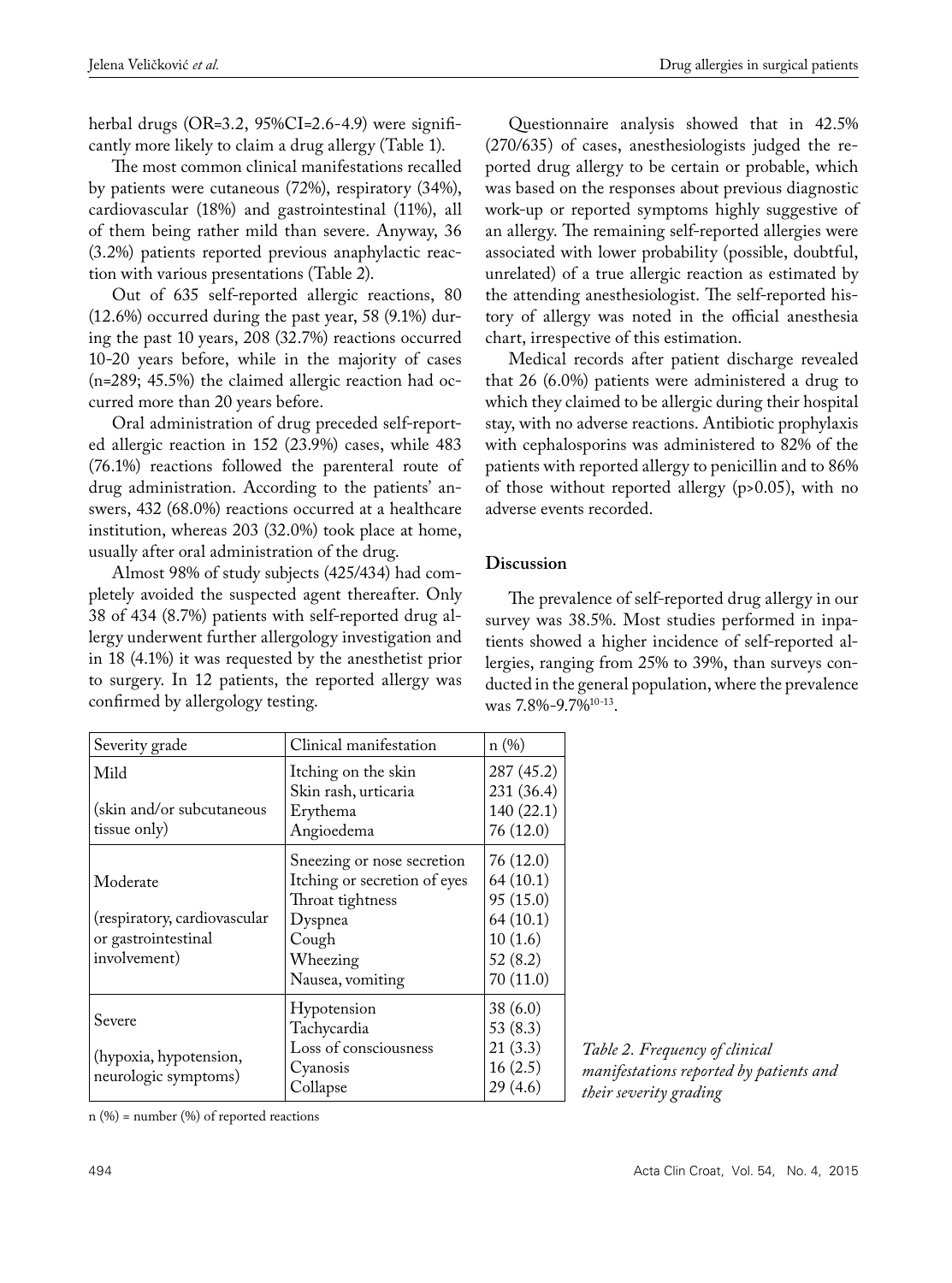*Fig. 1. History of allergy questionnaire used in the survey (translation from Serbian language).*

# **ALLERGY QUESTIONNAIRE**

| Protocol No:                                    | Date:          |      |       |
|-------------------------------------------------|----------------|------|-------|
| <b>PATIENT:</b>                                 |                |      |       |
| Name                                            | Date of birth: | Age: | vears |
| Sex: OM OF Residence: OUrban ORural Occupation: |                |      |       |

# **PERSONAL HISTORY:**

| Diagnosis:                                                       | Comorbidities: $\Box Y \Box N$ |     |
|------------------------------------------------------------------|--------------------------------|-----|
| Chronic therapy: $\Box Y \Box N$                                 |                                | ASA |
| Herbal medication or dietary supplement consumption: <b>OYON</b> |                                |     |

Allergic diseases (asthma, pollinosis, atopic dermatitis, food allergy, chronic urticaria, etc.):  $\Box Y \Box N$ 

# **HISTORY OF DRUG ALLERGY:**

Do you have drug allergy to report?  $\square$   $Y\square N$ 

Suspected drug $(s)$ :

*Clinical manifestation of reported reaction*

| Cutaneous:                | <b>Gastrointestinal and respiratory:</b> | Neurologic:                  | Cardiovascular     |
|---------------------------|------------------------------------------|------------------------------|--------------------|
| $\Box$ Maculopapular rash | $\Box$ Nose discharge and sneezing       | $\Box$ Paresthesia           | $\Box$ Tachycardia |
| $\Box$ Erythema           | $\Box$ Throat tightness                  | $\Box$ Loss of consciousness | $\Box$ Hypotension |
| <b>OU</b> rticaria        | $\Box$ Itching or eye discharge          | $\Box$ Tinnitus              | $\Box$ Collapse    |
| <b>Angioedema</b>         | $\Box$ Dyspnea                           | $\Box$ Vertigo               | $\Box$ Arrhythmia  |
| $\Box$ Pruritus only      | $\Box$ Cough                             | $\Box$ Other                 | <b>Anaphylaxis</b> |
| $\Box$ Other              | $\Box$ Wheezing                          |                              | □ Other            |
|                           | $\Box$ Nausea, vomiting                  |                              |                    |
|                           | $\Box$ Diarrhea                          |                              |                    |

Management following drug reaction:  $\Box$  No therapy  $\Box$  Immediate treatment  $\Box$ I don't remember

Where did drug allergy take place?  $\Box$  Health care institution  $\Box$  Home  $\Box$  Other

Route of administration of suspected drug  $\Box$  Oral  $\Box$ Muscular  $\Box$ Intravenous  $\Box$ Topical $\Box$ I don't know

When did the allergic reaction happen?  $\square$ During the last 10 years  $\square$ 10-20 years ago  $\square$ More than 20 years ago

Have you taken the suspected drug after the allergic reaction?  $\Box Y \Box N \Box I$  don't know

Have you taken a similar drug (that could cross react) after the allergic reaction?  $\Box Y \Box N \Box I$  don't know

Have you undergone any allergology testing after the reaction?  $\Box Y \Box N$ 

Which? OSkin tests OBlood analysis OProvocation tests OOther OI don't know

**Probability of allergic reaction based on history and documentation:** O Certain O Probable O Possible O Doubtful Unrelated/Not assessable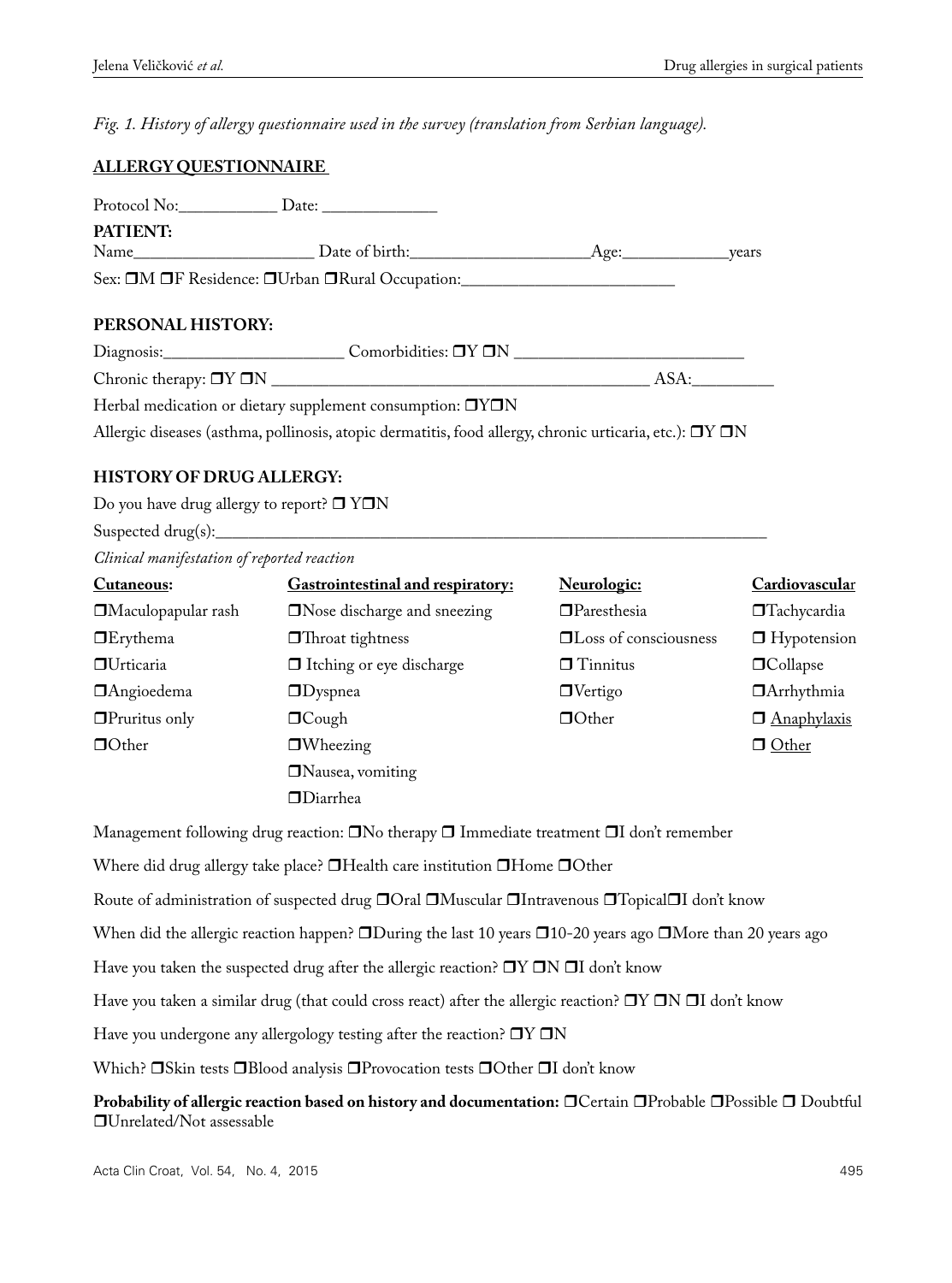In agreement with other studies, antibiotics accounted for the majority of putative allergies in the present study. It is noteworthy that antibiotic consumption in Serbia is among the highest in Europe, and until recently antibiotic purchase was not restricted by country policy, making these drugs easily available for self-medication. The average antibiotic consumption in Europe is around 20 DDD/1000 inhabitants *per* day, while in Serbia it was 33.1 DDD/1000 inhabitants *per* day in 2006<sup>14</sup>. The high antibiotic utilization may in part explain the frequency of self-reported allergies to antibiotics. Beta-lactams and antibiotics with greater historical use had a higher 'allergy prevalence' in our survey. Previous studies have reported the suspected prevalence of allergy to penicillin to be between 0.7% and 8% of the general population<sup>15</sup>. Our data revealed an even higher prevalence, probably due to over-reporting since the majority of diagnoses were based solely on clinical history and patient judgment. The second most frequent allergy reported in our study was to NSAIDs, which is of concern to the anesthetists since these drugs are part of a common postoperative analgesic protocol. NSAIDs rarely cause true allergic reactions but are commonly involved in various type A adverse drug reactions, which are dose predictive such as nausea, gastrointestinal intolerance or pruritus16. Anyway, the use of aspirin and NSAIDs is rarely accompanied by idiosyncratic adverse reactions, some of which can be extremely serious, e.g., toxic epidermal necrolysis, Stevens-Johnson syndrome or aseptic meningitis<sup>17</sup>. Since a specific IgE to  $NSAIDs$ has not been identified, these hypersensitivity reactions are called anaphylactoid and are clinically indistinguishable from anaphylactic reactions<sup>18</sup>. Due to the high benefit of aspirin use in primary and secondary prevention of coronary artery disease, several desensitization protocols for patients with hypersensitivity to aspirin and NSAIDs have been proposed<sup>19</sup>. Patients in our survey typically designated a particular agent to be responsible for allergy with reported previous safe use of other NSAIDs. Other drugs of importance during perioperative period where marked less frequently, with the exception of iodine radiocontrast media and latex. Allergies to anesthetic agents were mentioned extremely rarely and were always a subject of special attention.

In accordance with other studies, female prepon-

derance in allergy reporting was observed in our survey as well<sup>19,20</sup>. Although data from human studies are lacking, sex hormones might play a role since the effect of estrogens on mast cell activation and allergic sensitization has been confirmed in animal studies $21$ . Patients from urban areas were more likely to claim a drug allergy in our population. Although it is obvious that air pollution in urban areas is responsible for a higher incidence of asthma in modern cities, we could not find valuable explanation for our finding. It also remains unclear why the self-reported allergies were three times more common among users of herbal medications. It is gender unrelated since we found no difference in the rate of herbal medication consumption between men and women. We made an assumption that some of them might cross-react with drugs and also that their concomitant use disabled distinction of causal relation to putative allergy.

During questioning of our participants, we paid special attention to description of clinical features of the self-reported allergic reactions. As in the majority of reports, cutaneous reactions were the most common presentation of stated allergy<sup>22,23</sup>. Other symptoms involving different sites were in the vast majority of cases mild and self-limited reactions. Meticulous analysis after completion of questionnaires revealed that in many cases the reported symptoms were well known adverse reactions to a drug believed to have caused an allergy. For example, reporting cough or angioedema was common in patients claiming an allergy to ACE inhibitors, or nausea and abdominal discomfort in those with self-reported allergy to macrolides and tetracyclines. There was even a case of reporting a wanted and expected drug effect as an allergy, as in case of a patient reporting heavy sleepiness after diazepam consumption.

Diagnostic work-up in patients with hypersensitivity drug reactions consists of detailed history taking, physical examination and laboratory testing immediately after reaction (total IgE, mastocyte tryptase, methylhistamine). Retrospective diagnosis after hypersensitivity reaction is based on *in vivo* testing (skin tests), organ challenge tests, and *in vitro* testing (detection of allergen-specific IgE antibody and molecular-based allergy diagnosis)<sup>24,25</sup>. Skin tests represent the cornerstone of identification of causative allergens and are regarded as the gold standard for detection of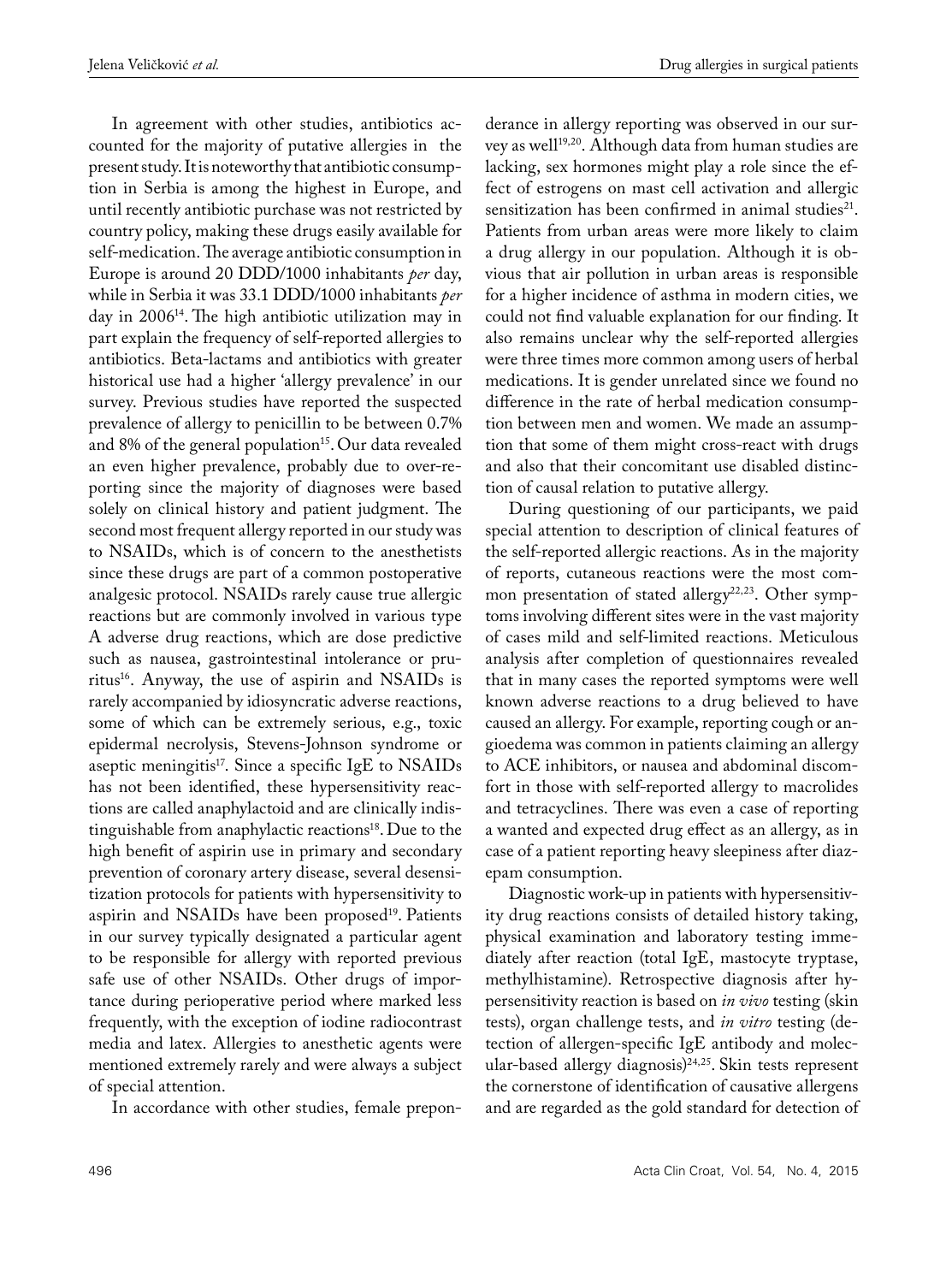IgE antibodies with demonstration of wheal and flare reaction. In practice, the rate of allergology tested subjects is far less than those with allergy claim.

A study conducted in the general population in Portugal demonstrated that about one half of participants with stated allergy had undergone any diagnostic procedure; 22.7% of them were submitted to skin tests and 26% to blood analysis<sup>13</sup>. Analyzing surgical population, Tamayo *et al*. report that two-thirds of patients were subjected to some allergy investigation and that in 66.7% the only diagnostic test was a skin prick test<sup>26</sup>. Our findings differ substantially, as only 38 (8.7%) patients had previous allergology testing with diagnosis confirmed in 12 of them. Bavbek *et al*. showed that just 3.2% of medical students in Turkey with self-reported hypersensitivity were referred to an allergologist<sup>27</sup>. We can assume that the results in our survey could be explained by the low availability of allergology services in our country and the lack of guidelines for general practitioners covering this topic. Another reason might be the fact that clinical symptoms in the majority of patients were mild, not causing much worry and need for additional diagnosis.

The problem of an insufficient clinical characterization of allergies in Serbia is reinforced by the fact that reporting adverse drug reactions is at a very low level. The official national institution for pharmacovigilance, the Agency for Medicine and Medical Devices of Serbia (ALIMS) announced that only 910 reports of adverse drug reactions were submitted in



*Fig. 2. Frequency of self-reported drug allergies in study population (% of reported reactions).*

2011 and only 102 in 200528. This fact probably contributes to the over-reporting of drug allergies since all kinds of adverse reactions are labeled as allergies by patients and their health care practitioners.

Current guidelines of the European Society of Anaesthesiology on preoperative evaluation of the adult non-cardiac surgery patient suggest allergology testing only in patients with a positive clinical history and those at risk of anaphylactic/anaphylactoid reaction during anesthesia<sup>29</sup>. In the absence of diagnostic work-up, facing with a patient claiming drug allergy, anesthesiologist must act as if the patient is really allergic, which means at least avoiding the claimed agent. Retrospective analysis of our practice revealed that 6% of our patients were administered the drug they marked as the causative agent for allergy. In most cases, the drug was antibiotic or analgesic and the most probable reasons for this malpractice were inadequately labeled allergy note in medical chart, or rejection of diagnosis of allergy by unconvincing patient history. Poor allergy documentation has been reported previously by other authors<sup>30</sup>. It is interesting to note that none of the medical records examined in our survey contained a single description of a selfreported allergic reaction.

It is estimated that 40% of patients who are allergic to penicillin cross react with cephalosporins, influencing the choice of antibiotic for antibacterial prophylaxis<sup>31</sup>. The fact that there was a high rate of positive history of allergy to penicillin in our survey did not influence the perioperative antibiotic prescription with no adverse effects. Antibiotic prophylaxis was administered to all patients and the choice of antibiotic was guided by hospital protocol. In patients with self-reported allergies to antibiotics, the antibiotic was chosen on discretion of the attending anesthesiologist. Many patients with claimed allergy to penicillin had received cephalosporins after the reported reaction and it was sufficient to exclude the allergy to cephalosporins. In cases where no similar drug was taken after the allergic reaction, the choice was made based on the estimated probability of a true allergy and was mainly influenced by the severity of previous reaction and documented history of allergic diseases. The assignment of self-reported allergy to a group with a certain level of probability was not made for diagnostic purposes and it did not influence fur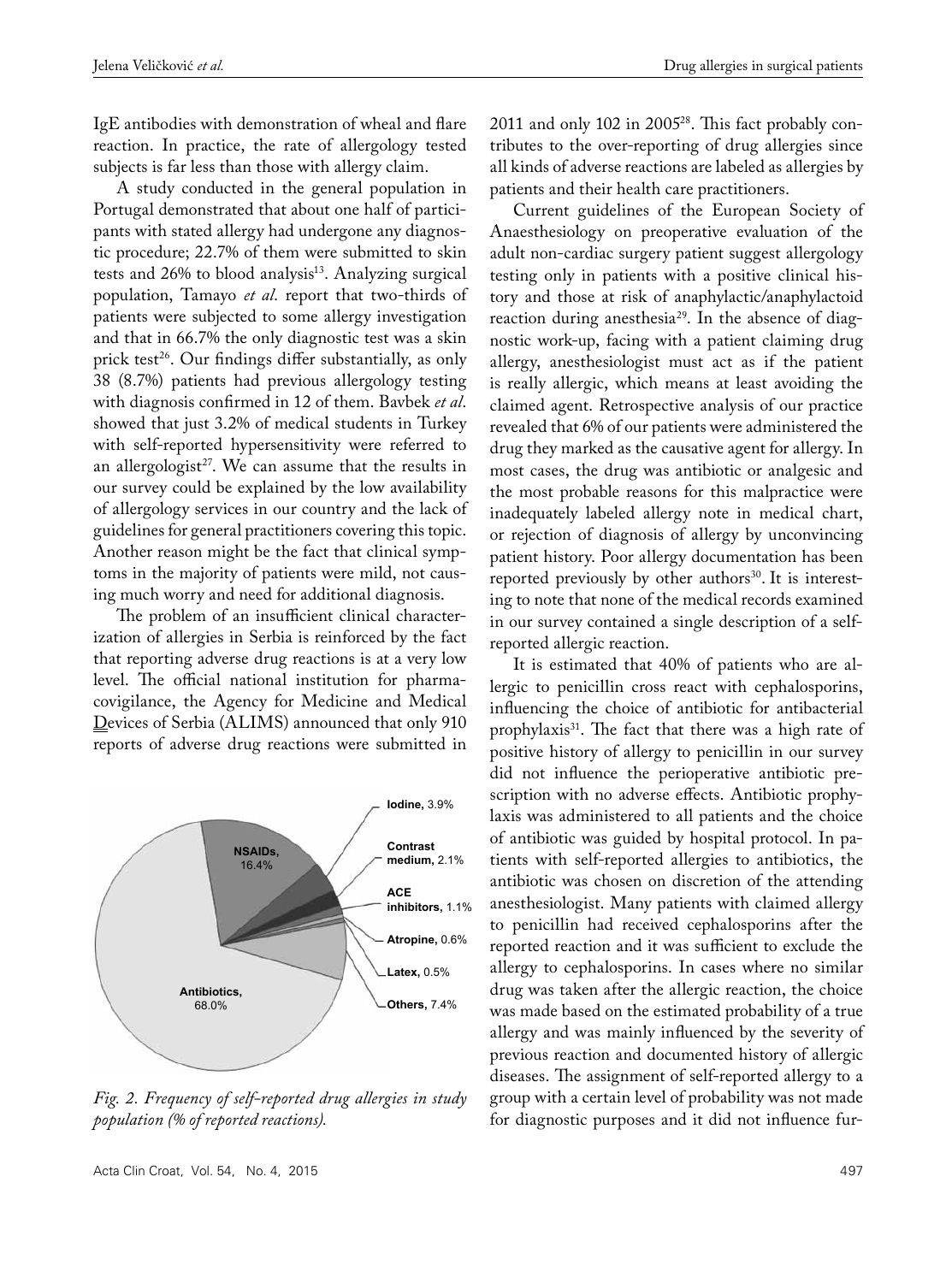ther actions as part of the protocol. The intention of this survey was not to assess the frequency of drug allergies by confirming it with subsequent allergology testing. Our goal was rather to determine the magnitude of drug allergy self-reporting and to highlight the problem of mislabeling the predictable adverse drug reactions as allergies.

The results of our study show that self-reported drug allergies are prevalent in adult surgical population in Serbia, which obliges all health care workers dealing with the patient during perioperative period to avoid the drug claimed to have caused an allergy. On the other hand, the majority of these reactions are poorly documented and the information obtained from patients is unreliable. It creates a significant problem of denying an effective treatment and faces clinicians with the lack of an appropriate substitute in a limited resource setting. More detailed preoperative history taking can help anesthesiologist assess the validity of a stated reaction and decide on the probability of a true allergy. General practitioners are encouraged to report adverse drug reactions to pharmacovigilance agencies and to refer patients with suspected allergies to allergology testing for accurate diagnosis of drug allergy.

## **References**

- 1. Veličković J, Lađević N, Milaković B, Lađević-Likić I, Ugrinović Đ, Kalezić N. Preoperative evaluation of patients with history of allergy. Acta Chir Iugoslav. 2011;58(2):177- 83.
- 2. Demoly P, Marinella V, Rebelo Gomes E, Romano A. Epidemiology and causes of drug hypersensitivity. In: Pichler WJ, editor. Chemical Immunology and Allergy. Basel: Karger; 2007. p. 2-17.
- 3. Johansson S, Bieber T, Dahl R, Friedmann PS, Lanier BQ , Lockey RF, *et al*. Revised nomenclature for allergy for global use: report of the Nomenclature Review Committee of the World Allergy Organization, October 2003. J Allergy Clin Immunol. 2004;113:832-6.
- 4. Becker DE. Preoperative medical evaluation: Part I: General principles and cardiovascular considerations. Anesth Prog. 2009;56:92-103.
- 5. Backstrom M, Mjorndal T, Dahlqvist R. Under-reporting of serious adverse drug reactions in Sweden. Pharmacoepidemiol Drug Saf. 2004;13:483-7.
- 6. Messaad D, Sahla H, Benahmed S, Godard P, Bousquet J, Demoly P. Drug provocation tests in patients with history suggesting an immediate drug hypersensitivity reaction. Ann Intern Med. 2004;140:1001-6.
- 7. Walewska Zielecka B, Religioni V, Religioni M. Monitoring of adverse drug reactions – the new regulations in Poland. Prog Health Sci. 2013;3(2):165-70.
- 8. Ilfat W, Shakeel S, Rahim N, Anjum F, Nesar S, Ghayas S. Pakistani physicians' knowledge and attitude towards reporting adverse drug reactions. Afr J Pharm Pharmacol. 2014;8(14):379-85.
- 9. Demoly P, Kropf R, Bircher A, Pichler WJ. Drug hypersensitivity: questionnaire. EAACI interest group on drug hypersensitivity. Allergy. 1999;54:999-1003.
- 10. Peyriere H, Cassan S, Floutard E, Riviere S, Blayac JP, Hillaire-Buys D, *et al*. Adverse drug events associated with hospital admission. Ann Pharmacother. 2003;37:5-11.
- 11. Jones TA, Como JA. Assessment of medication errors that involved drug allergies at a university hospital. Pharmacotherapy. 2003;23:855-60.
- 12. Wyatt JP. Patients' knowledge about their drug allergies. J Accid Emerg Med.1996;13:114-5.
- 13. Gomes E, Cardoso MF, Praca F, Gomes L, Marino E, Demoly P. Self-reported drug allergy in a general adult Portuguese population. Clin Exp Allergy. 2004;34:1597-601.
- 14. Divac N, Stevanović G, Pelemiš M, Prostran M. Antibiotic consumption in Serbia during 2000-2006 period. Antimicrob Agents. 2009;34 Suppl 2:S53.
- 15. Weiss ME, Adkinson NF. Immediate hypersensitivity reactions to penicillin and related antibiotics. Clin Allergy. 1988;18:515-40.
- 16. McMahon AD, Evans JM, MacDonald TM. Hypersensitivity reactions associated with exposure to naproxen and ibuprofen: a cohort study. J Clin Epidemiol. 2001;54:1271-4.
- 17. Namazy JA, Simon RA. Sensitivity to non-steroidal anti-inflammatory drugs. Ann Allergy Asthma Immunol. 2002;89:542-50.
- 18. Ramanuja S, Breall JA, Kalaria VG. Approach to "aspirin allergy" in cardiovascular patients. Circulation. 2004;110:e1-4.
- 19. Brown AF, McKinnon D, Chu K. Emergency department anaphylaxis: a review of 142 patients in a single year. J Allergy Clin Immunol. 2001;108:861-6.
- 20. Hung OR, Bands C, Laney G, Drover D, Stevens S, Mac-Sween M. Drug allergies in the surgical population. Can J Anaesth.1994;41:1149-55.
- 21. Chen W, Mempel M, Schober W, Behrendt H, Ring J. Gender difference, sex hormones and immediate type hypersensitivity reactions. Allergy. 2008;63(11):1418-27.
- 22. Zilinskaite L, Tamasauskas D, Kvedariene V, Sitkauskiene B. Self-reported drug allergy in health care workers in conservative and surgical medicine departments. J Investig Allergol Clin Immunol. 2012;22(5):357-62.
- 23. Brown SGA. Clinical features and severity grading of anaphylaxis. J Allergy Clin Immunol. 2004;114:371-6.
- 24. Sanchez-Borges M, Ivancevich JC, Rodriguez-Perez N, Ansotegui J. Evidence based approaches to diagnosis and